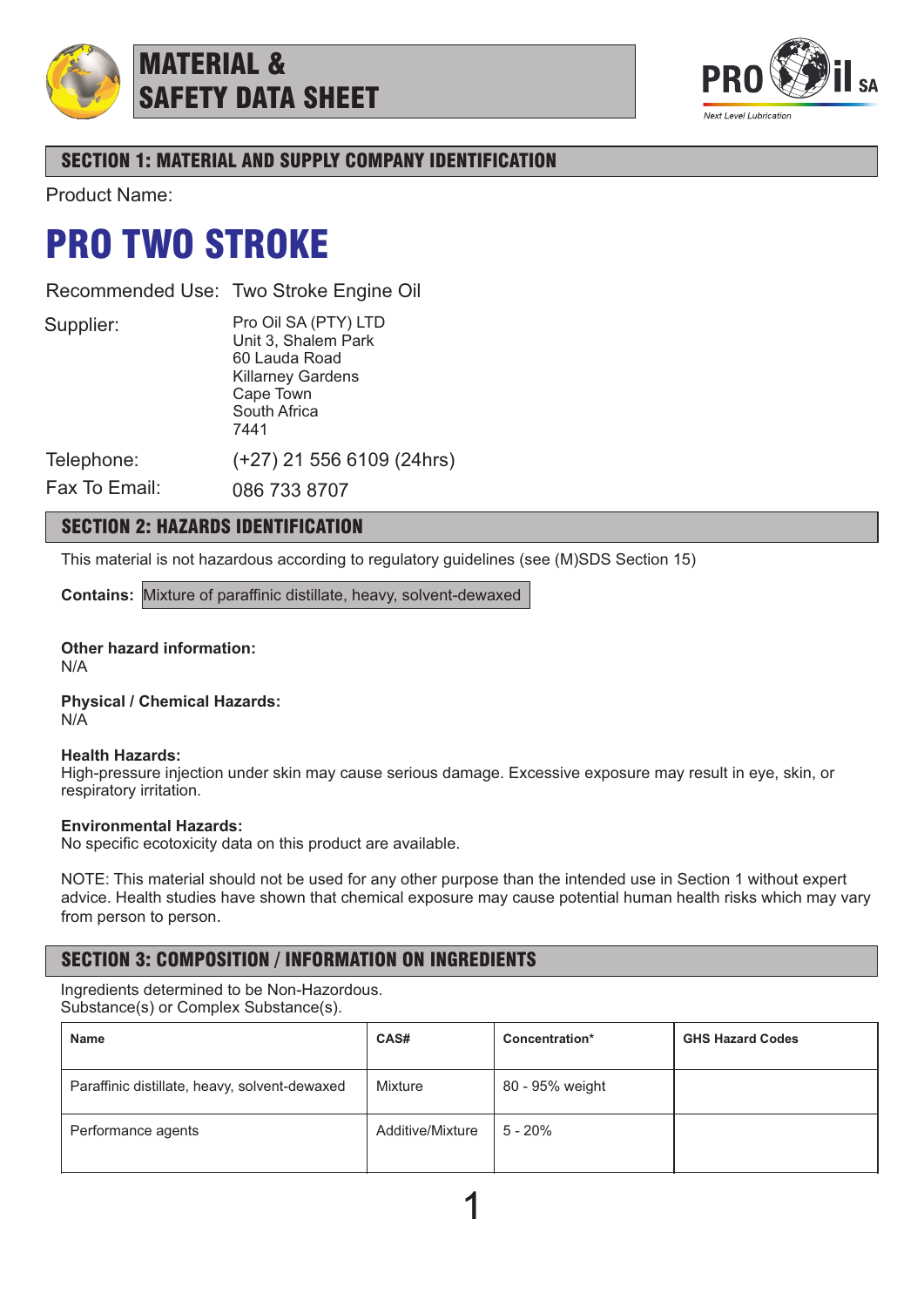

## SECTION 4: FIRST AID MEASURES

#### **INHALATION**

Remove from further exposure. For those providing assistance, avoid exposure to yourself or others. Use adequate respiratory protection. If respiratory irritation, dizziness, nausea, or unconsciousness occurs, seek immediate medical assistance. If breathing has stopped, assist ventilation with a mechanical device or use mouth-to-mouth resuscitation.

### **SKIN CONTACT**

Wash contact areas with soap and water. If product is injected into or under the skin, or into any part of the body, regardless of the appearance of the wound or its size, the individual should be evaluated immediately by a physician as a surgical emergency. Even though initial symptoms from high pressure injection may be minimal or absent, early surgical treatment within the first few hours may significantly reduce the ultimate extent of injury.

## **EYE CONTACT**

Flush thoroughly with water. If irritation occurs, get medical assistance.

### **INGESTION**

First aid is normally not required. Seek medical attention if discomfort occurs.

# **NOTE TO PHYSICIAN**

None

## SECTION 5: FIRE FIGHTING MEASURES

### **EXTINGUISHING MEDIA**

**Appropriate Extinguishing Media:** Use water fog, foam, dry chemical or carbon dioxide (CO2) to extinguish flames.

**Inappropriate Extinguishing Media:** Straight streams of water

### **FIRE FIGHTING**

**Fire Fighting Instructions:** Evacuate area. Prevent run-off from fire control or dilution from entering streams, sewers or drinking water supply. Fire-fighters should use standard protective equipment and in enclosed spaces, self-contained breathing apparatus (SCBA). Use water spray to cool fire exposed surfaces and to protect personnel.

**Hazardous Combustion Products:** Combustible material

## SECTION 6: ACCIDENTAL RELEASE MEASURES

### **NOTIFICATION PROCEDURES**

In the event of a spill or accidental release, notify relevant authorities in accordance with all applicable regulations.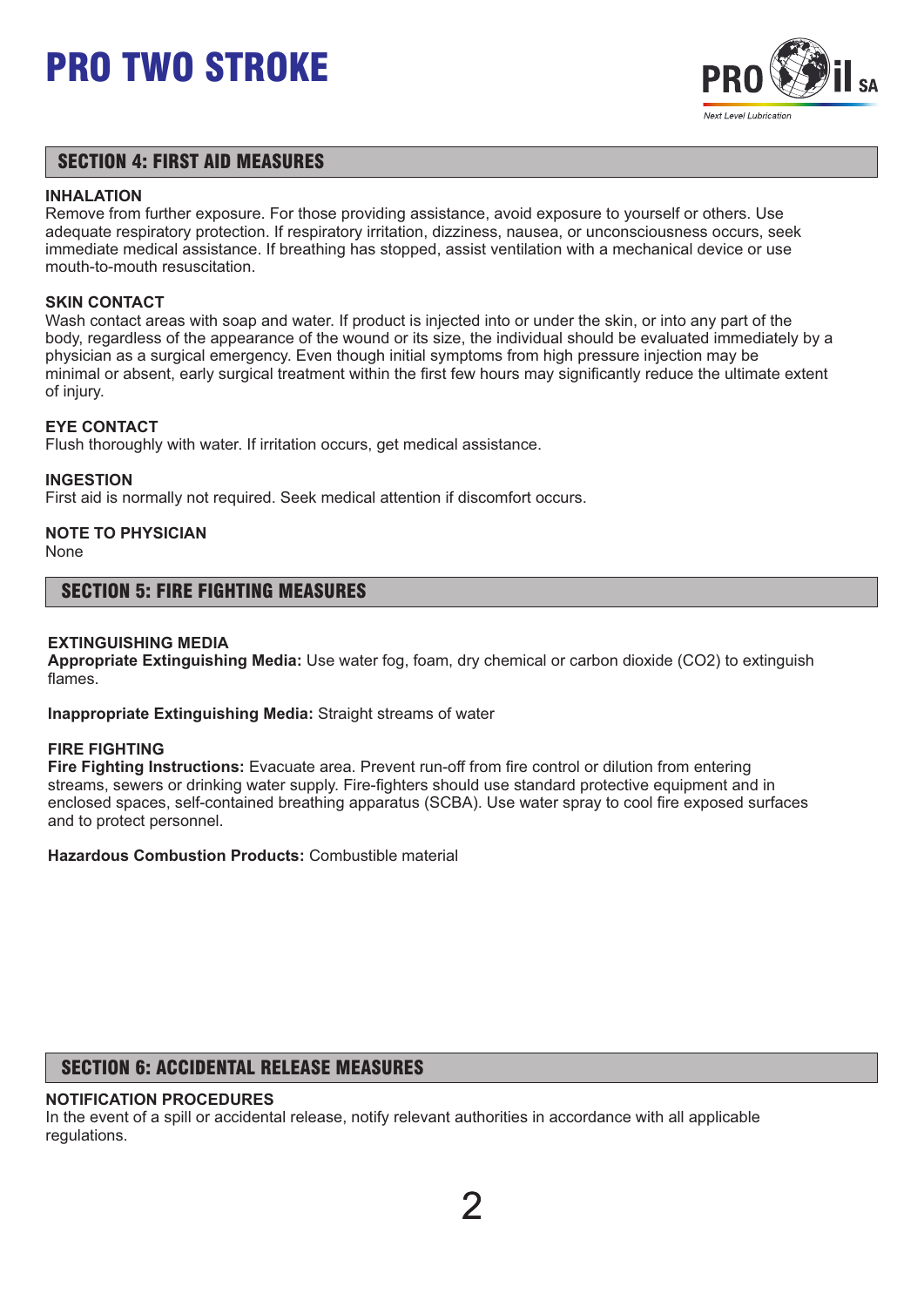

### **PROTECTIVE MEASURES**

Avoid contact with spilled material. See Section 5 for fire fighting information. See the Hazard Identification Section for Significant Hazards. See Section 4 for First Aid Advice. See Section 8 for advice on the minimum requirements for personal protective equipment. Additional protective measures may be necessary, depending on the specific circumstances and/or the expert judgment of the emergency responders.

**For emergency responders:** Respiratory protection: respiratory protection will be necessary only in special cases, e.g., formation of mists. Half-face or full-face respirator with filter(s) for dust/organic vapor or Self Contained Breathing Apparatus (SCBA) can be used depending on the size of spill and potential level of exposure. If the exposure cannot be completely characterized or an oxygen deficient atmosphere is possible or anticipated, SCBA is recommended. Work gloves that are resistant to hydrocarbons are recommended. Gloves made of polyvinyl acetate (PVA) are not water-resistant and are not suitable for emergency use. Chemical goggles are recommended if splashes or contact with eyes is possible. Small spills: normal antistatic work clothes are usually adequate. Large spills: full body suit of chemical resistant, antistatic material is recommended.

## **SPILL MANAGEMENT**

**Land Spill:** Stop leak if you can do so without risk. Recover by pumping or with suitable absorbent.

**Water Spill:** Stop leak if you can do so without risk. Confine the spill immediately with booms. Warn other shipping. Remove from the surface by skimming or with suitable absorbents. Seek the advice of a specialist before using dispersants.

Water spill and land spill recommendations are based on the most likely spill scenario for this material; however, geographic conditions, wind, temperature, (and in the case of a water spill) wave and current direction and speed may greatly influence the appropriate action to be taken. For this reason, local experts should be consulted. Note: Local regulations may prescribe or limit action to be taken.

### **ENVIRONMENTAL PRECAUTIONS**

**Large Spills:** Dyke far ahead of liquid spill for later recovery and disposal. Prevent entry into waterways, sewers, basements or confined areas.

## SECTION 7: HANDLING AND STORAGE

### **HANDLING**

Avoid eye contact and repeated or prolonged skin contact. Avoid inhalation of vapour, mist or aerosols.

### **STORAGE**

Store in a cool, dry, well-ventilated place and out of direct sunlight. Store away from foodstuffs. Store away from incompatible materials described in Section 10. Store away from sources of heat and/or ignition. Keep container standing upright. Keep containers closed when not in use - check regularly for leaks.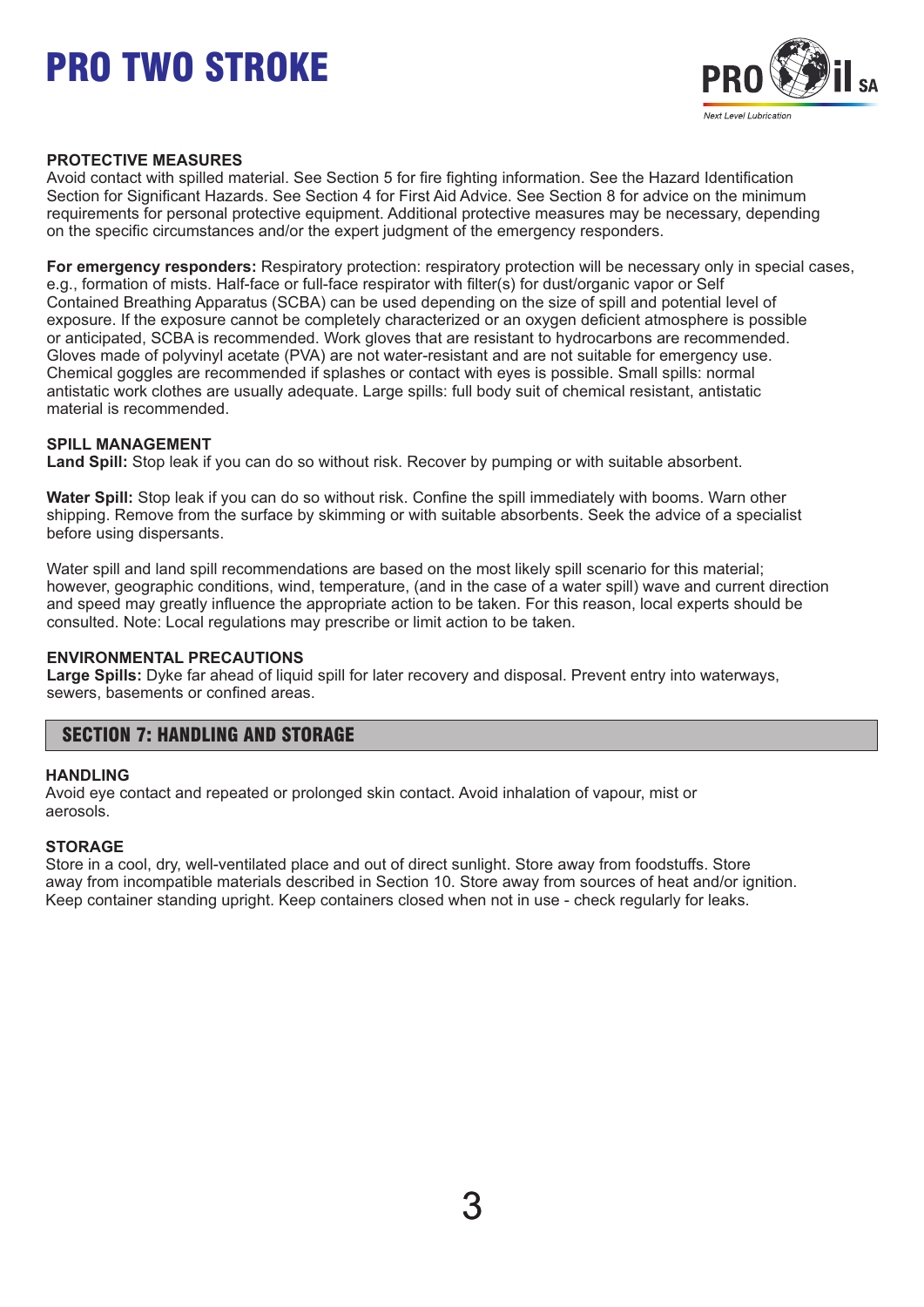

## SECTION 8: EXPOSURE CONTROL / PERSONAL PROTECTION

### **EXPOSURE LIMIT VALUES**

Exposure limits/standards for materials that can be formed when handling this product: NOTE: Limits/standards shown for guidance only. Follow applicable regulations.

#### **BIOLOGICAL LIMITS**

No biological limits allocated.

#### **ENGINEERING CONTROLS**

The level of protection and types of controls necessary will vary depending upon potential exposure conditions. Control measures to consider:

No special requirements under ordinary conditions of use and with adequate ventilation.

#### **PERSONAL PROTECTION**

Personal protective equipment selections vary based on potential exposure conditions such as applications, handling practices, concentration and ventilation. Information on the selection of protective equipment for use with this material, as provided below, is based upon intended, normal usage.

**Respiratory Protection:** If engineering controls do not maintain airborne contaminant concentrations at a level which is adequate to protect worker health, an approved respirator may be appropriate. Respirator selection, use, and maintenance must be in accordance with regulatory requirements, if applicable. Types of respirators to be considered for this material include:

**Particulate** 

No special requirements under ordinary conditions of use and with adequate ventilation.

For high airborne concentrations, use an approved supplied-air respirator, operated in positive pressure mode. Supplied air respirators with an escape bottle may be appropriate when oxygen levels are inadequate, gas/vapour warning properties are poor, or if air purifying filter capacity/rating may be exceeded.

**Hand Protection:** Any specific glove information provided is based on published literature and glove manufacturer data. Glove suitability and breakthrough time will differ depending on the specific use conditions. Contact the glove manufacturer for specific advice on glove selection and breakthrough times for your use conditions. Inspect and replace worn or damaged gloves. The types of gloves to be considered for this material include:

Nitrile, Viton

No protection is ordinarily required under normal conditions of use.

**Eye Protection:** If contact is likely, safety glasses with side shields are recommended.

**Skin and Body Protection:** Any specific clothing information provided is based on published literature or manufacturer data. The types of clothing to be considered for this material include: No skin protection is ordinarily required under normal conditions of use. In accordance with good industrial hygiene practices, precautions should be taken to avoid skin contact.

**Specific Hygiene Measures:** Always observe good personal hygiene measures, such as washing after handling the material and before eating, drinking, and/or smoking. Routinely wash work clothing and protective equipment to remove contaminants. Discard contaminated clothing and footwear that cannot be cleaned. Practise good housekeeping.

#### **ENVIRONMENTAL CONTROLS**

Comply with applicable environmental regulations limiting discharge to air, water and soil. Protect the environment by applying appropriate control measures to prevent or limit emissions.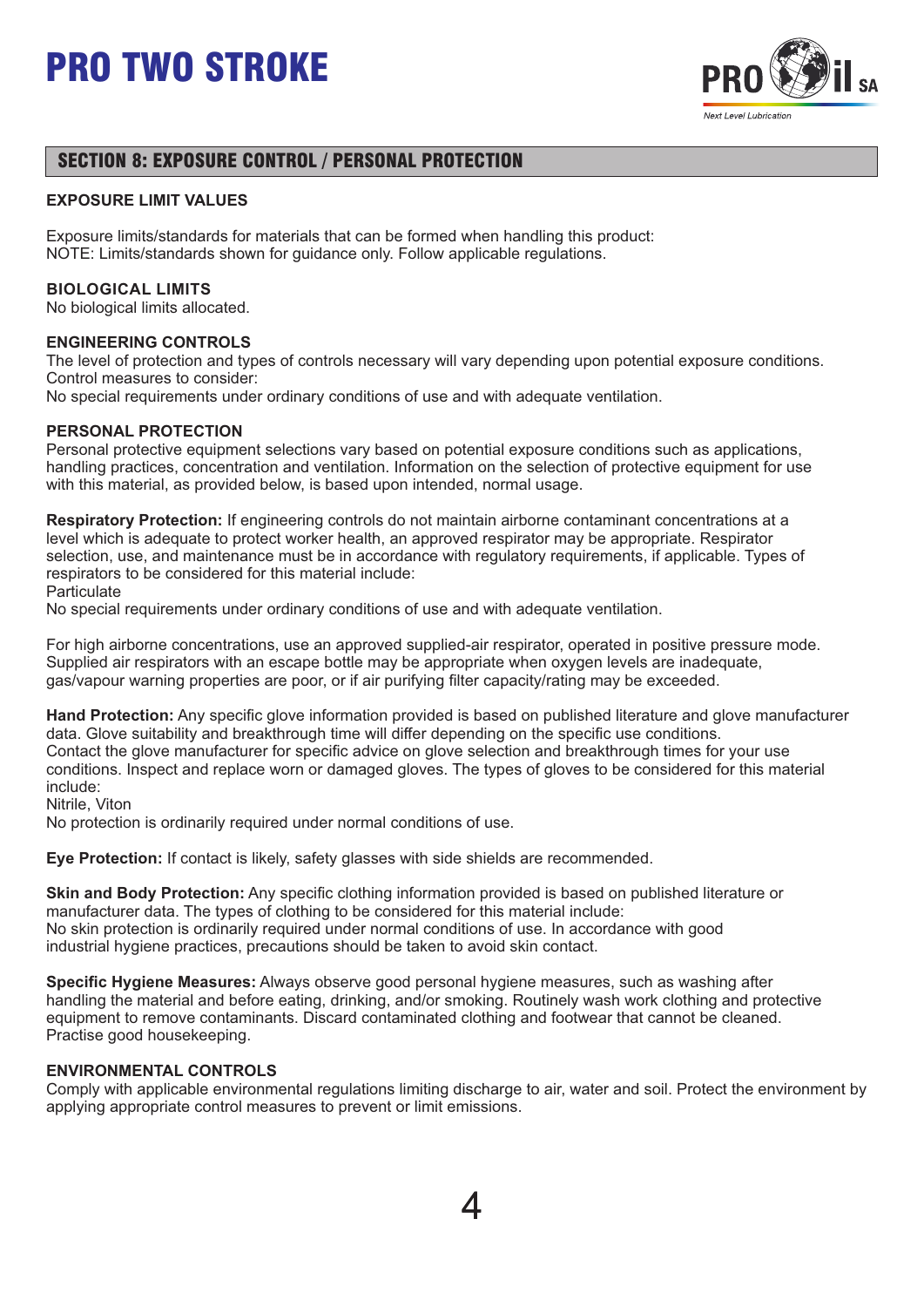

## SECTION 9: PHYSICAL AND CHEMICAL PROPERTIES

**Note: Physical and chemical properties are provided for safety, health and environmental considerations only and may not fully represent product specifications. Contact the Supplier for additional information.**

### **GENERAL INFORMATION**

Physical State: Liquid Colour: Blue Odour: Petroleum

## **IMPORTANT HEALTH, SAFETY, AND ENVIRONMENTAL INFORMATION**

Relative Density (at 20 °C): 0.868 Flammability (Solid, Gas): N/D Flash Point: N/D Flammable Limits (Approximate volume % in air): N/D Autoignition Temperature: N/D Boiling Point / Range: N/D Vapour Density (Air = 1): N/D Vapour Pressure at 20 ºC: N/D Evaporation Rate (n-butyl acetate = 1): N/D pH: N/A Solubility in Water: Insoluble in water Viscosity: 76.1 cSt at 40 ºC | 15.21 at 100°C Oxidizing Properties: See Hazards Identification Section.

## **OTHER INFORMATION**

Freezing Point: N/D Melting Point: N/D Pour Point: -21 °C

## SECTION 10: STABILITY AND REACTIVITY

STABILITY: Material is stable under normal conditions.

CONDITIONS TO AVOID: Excessive heat. High energy sources of ignition.

INCOMPATIBLE MATERIALS: Strong oxidisers

HAZARDOUS DECOMPOSITION PRODUCTS: Oxides of carbon and nitrogen, smoke and other toxic fumes

POSSIBILITY OF HAZARDOUS REACTIONS: No known hazardous reactions.

## SECTION 11: TOXICOLOGICAL INFORMATION

No adverse health effects expected if the product is handled in accordance with this Safety Data Sheet and the product label. Symptoms or effects that may arise if the product is mishandled and overexposure occurs are:

## **Acute Effects**

**Inhalation:** Material may be an irritant to mucous membranes and respiratory tract. **Skin contact:** Contact with skin may result in irritation.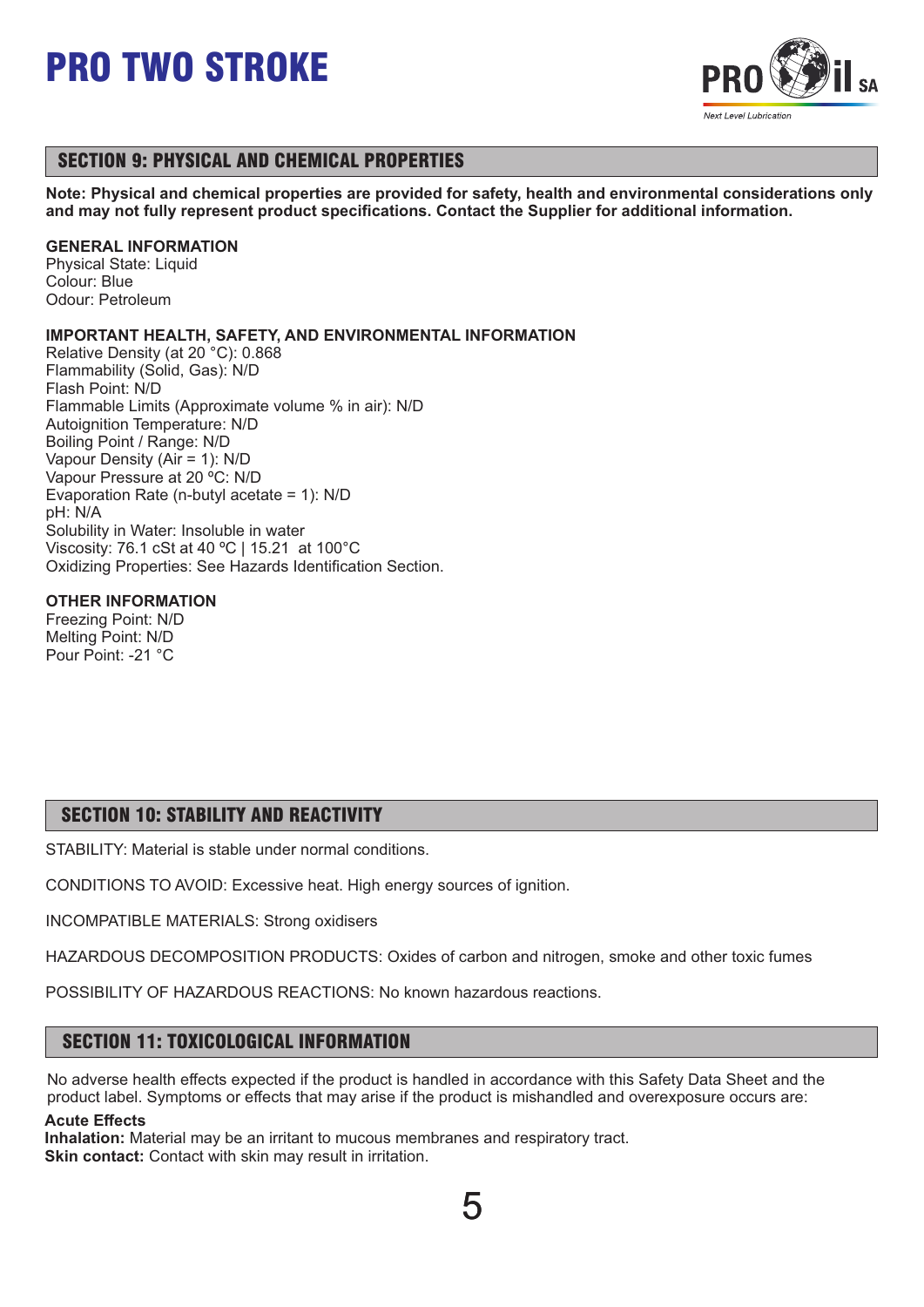

**Ingestion:** Swallowing can result in nausea, vomiting and irritation of the gastrointestinal tract. **Eye contact:** May be an eye irritant.

Acute toxicity

**Inhalation:** This material has been classified as non-hazardous. Acute toxicity estimate (based on ingredients): LC50  $>$  20.0 mg/L for vapours or LC50  $>$  5.0 mg/L for dust and mist or LC50  $>$  5,000 ppm gas

**Skin contact:** This material has been classified as non-hazardous. Acute toxicity estimate (based on ingredients): >5,000 mg/Kg bw

**Ingestion:** This material has been classified as non-hazardous. Acute toxicity estimate (based on ingredients): >5,000 mg/Kg bw

**Corrosion/Irritancy:** Eye: this material has been classified as not corrosive or irritating to eyes. Skin: this material has been classified as not corrosive or irritating to skin.

**Sensitisation:** Inhalation: this material has been classified as not a respiratory sensitiser. Skin: this material has been classified as not a skin sensitiser.

**Aspiration hazard:** This material has been classified as non-hazardous.

**Specific target organ toxicity (single exposure):** This material has been classified as non-hazardous.

**Chronic Toxicity**

**Mutagenicity:** This material has been classified as non-hazardous.

**Carcinogenicity:** This material has been classified as non-hazardous.

**Reproductive toxicity (including via lactation):** This material has been classified as non-hazardous.

**Specific target organ toxicity (repeat exposure):** This material has been classified as non-hazardous.

## SECTION 12: ECOLOGICAL INFORMATION

Avoid contaminating waterways.

**Acute aquatic hazard:** This material has been classified as non-hazardous. Acute toxicity estimate (based on ingredients): >100 mg/L

**Long-term aquatic hazard:** This material has been classified as non-hazardous. Non-rapidly or rapidly degradable substance for which there are adequate chronic toxicity data available OR in the absence of chronic toxicity data, Acute toxicity estimate (based on ingredients): >100 mg/L, where the substance is not rapidly degradable and/or BCF < 500 and/or log Kow < 4.

**Ecotoxicity in the soil environment:** This material has been classified as non-hazardous.

**Ecotoxicity to terrestrial vertebrates:** This material has been classified as non-hazardous.

**Ecotoxicity to terrestrial invertebrates:** This material has been classified as non-hazardous.

**Ecotoxicity:** No information available.

**Persistence and degradability:** No information available.

**Bioaccumulative potential:** No information available.

**Mobility:** No information available.

## SECTION 13: DISPOSAL CONSIDERATIONS

Disposal recommendations based on material as supplied. Disposal must be in accordance with current applicable laws and regulations, and material characteristics at time of disposal.

### **DISPOSAL RECOMMENDATIONS**

The generation of waste should be avoided or minimized wherever possible. Significant quantities of waste product residues should not be disposed of viathe foul sewer but processed in a suitable effluent treatment plant. Dispose of surplus and non-recyclable products via a licensed waste disposal contractor. Disposal of this product, solutions and any by-products should at all times comply with the requirements of environmental protection and waste disposal legislation and any regional local authority requirements. Waste packaging should be recycled. Incineration or landfill should only be considered when recycling is not feasible. This material and its container must be disposed of in a safe way. Care should be taken when handling emptied containers that have not been cleaned or rinsed out.

**Empty Container Warning:** Empty Container Warning (where applicable): Empty containers may contain residue and can be dangerous. Do not attempt to refill or clean containers without proper instructions. Empty drums should be completely drained and safely stored until appropriately reconditioned or disposed. Empty containers should be taken for recycling, recovery, or disposal through suitably qualified or licensed contractor and in accordance with governmental regulations. DO NOT PRESSURISE, CUT, WELD, BRAZE, SOLDER, DRILL, GRIND, OR EXPOSE SUCH CONTAINERS TO HEAT, FLAME, SPARKS, STATIC ELECTRICITY, OR OTHER SOURCES OF IGNITION. THEY MAY EXPLODE AND CAUSE INJURY OR DEATH.